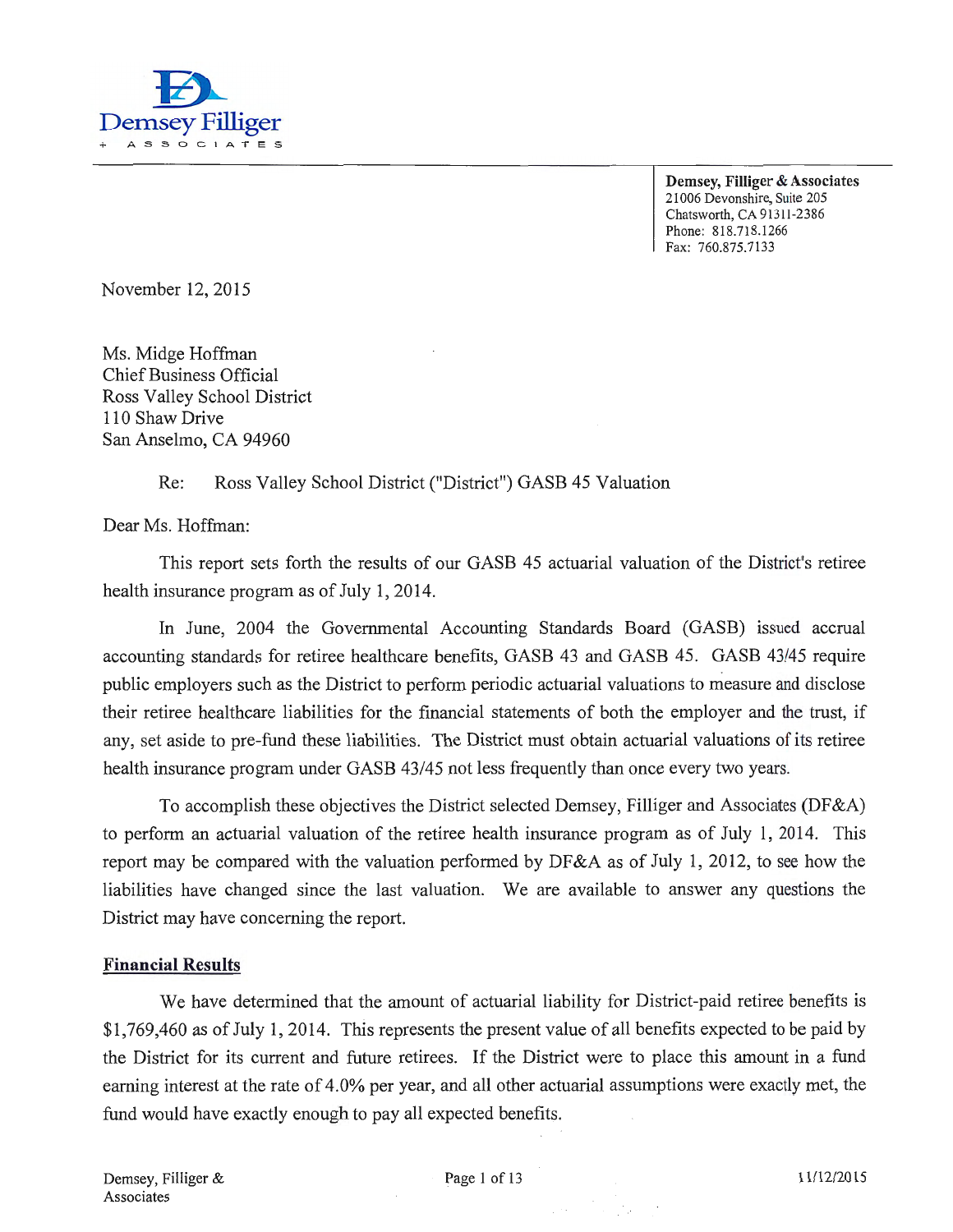This includes benefits for 68 retirees and surviving-spouses as well as 211 active employees who may become eligible to retire and receive benefits in the future. It excludes employees hired after the valuation date.

When we apportion the \$1,769,460 into past service and future service components under the Projected Unit Credit Cost Method, the past service liability (or "Accrued Liability") component is \$1,561,792 as of July 1, 2014. This represents the present value of all benefits earned to date assuming that an employee earns retiree healthcare benefits ratably over his or her career. The \$1,561,792 is comprised of liabilities of \$121,204 for active employees and \$1,440,588 for retirees. Because the District has not established an irrevocable trust for the pre-funding of retiree healthcare benefits, the Unfunded Accrued Liability (called the UAL, equal to the AL less Assets) is also \$1,561,792.

We have determined that Ross Valley School District's "Annual Required Contributions", or "ARC", for the fiscal year 2014-15, is \$98,513. The \$98,513 is comprised of the present value of benefits accruing in the current year, called the "Service Cost", and a 30-year amortization of the UAL. We estimate that the District paid approximately \$98,088 for the 2014-15 fiscal year in healthcare costs for its retirees, so the difference between the accrual accounting expense (ARC) and pay-as-you-go is an increase of \$425.

There are two adjustments to the ARC that are required in order to determine the District's Annual OPEB Cost (AOC) for the 2014-15 fiscal year. We have calculated these adjustments based on a Net OPEB Obligation of \$385,485 as of June 30, 2014, resulting in an AOC for 2014-15 of \$91,639.

We show these numbers in the table on the next page and in Exhibit II. All amounts are net of expected future retiree contributions, if any.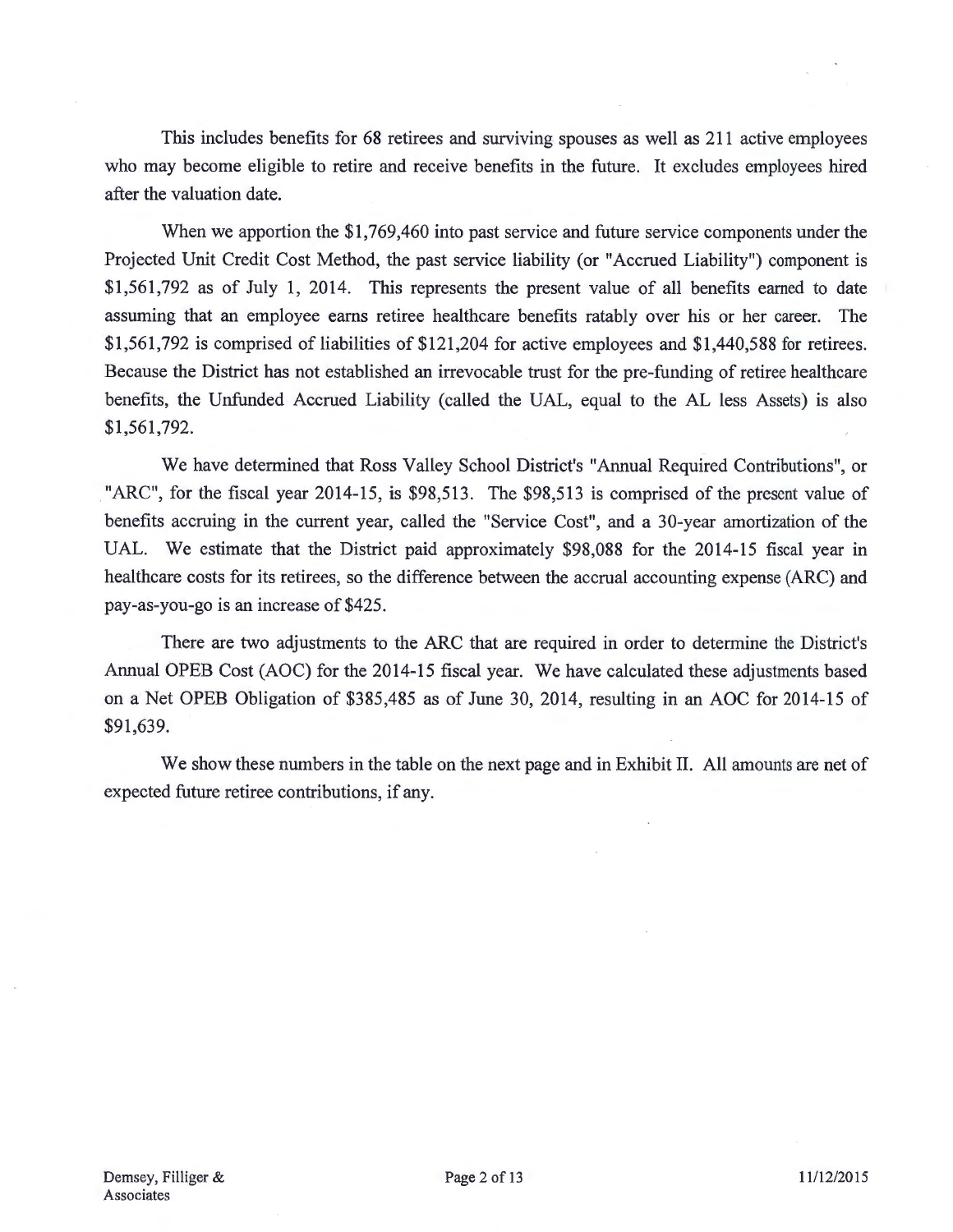### **Ross Valley School District**

#### **Annual Liabilities and Expense under**

#### **GASB 45 Accrual Accounting Standard**

### **Projected Unit Credit Cost Method**

| <b>Item</b>                               | <b>Amounts</b> for<br><b>Fiscal 2014-15</b> |
|-------------------------------------------|---------------------------------------------|
|                                           |                                             |
| Present Value of Future Benefits (PVFB)   |                                             |
| Active                                    | \$328,872                                   |
| Retired                                   | 1,440,588                                   |
| <b>Total: PVFB</b>                        | \$1,769,460                                 |
| Accrued Liability (AL)                    |                                             |
| <b>Actives</b>                            | \$121,204                                   |
| Retired                                   | 1,440,588                                   |
| <b>Total: AL</b>                          | \$1,561,792                                 |
| Assets                                    | (0)                                         |
| <b>Total: Unfunded AL</b>                 | \$1,561,792                                 |
| Annual Required Contributions (ARC)       |                                             |
| Service Cost At Year-End                  | \$8,194                                     |
| 30-year Amortization of Unfunded AL       | 90,319                                      |
| <b>Total: ARC</b>                         | \$98,513                                    |
| Adjustments to ARC                        |                                             |
| Interest on Net OPEB Obligation*          | 15,419                                      |
| Adjustment to ARC*                        | (22, 293)                                   |
| Total: Annual OPEB Cost (AOC) for 2014-15 | \$91,639                                    |

\*Amounts based on June 30, 2014 Net OPEB Obligation of \$385,485.

The ARC of \$98,513, shown above, should be used for the 2014-15 and 2015-16 fiscal years, but the Annual OPEB Cost for the 2015-16 fiscal year must include an adjustment based on the Net OPEB Obligation as reported in the June 30, 2015 financial statement, which has not yet been determined precisely.

When the District begins preparation of the June 30, 2015 government-wide financial statements, DF&A will provide the District and its auditors with complimentary assistance in preparation of footnotes and required supplemental information for compliance with GASB 45 (and GASB 43, if applicable).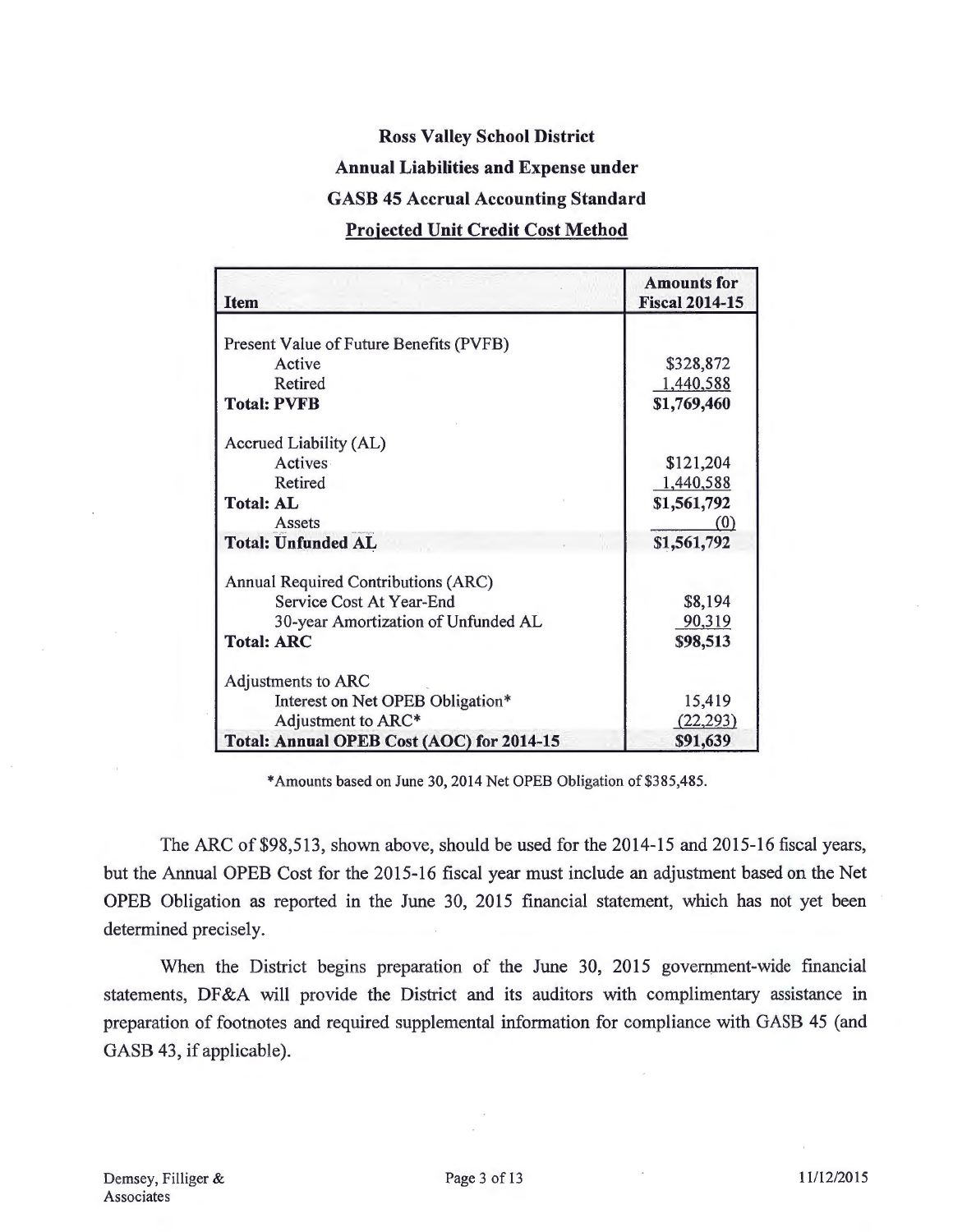### **Differences from Prior Valuation**

The most recent prior valuation was completed as of July **1,** 2012 by DF&A. The AL (Accrued Liability) as of that date was \$1,460,776 (see page 3 of the prior report), compared to \$1,561, 792 as of July 1, 2014. In this section, we provide a reconciliation between the two numbers so that it is possible to trace the AL from one actuarial report to the next.

Several factors have caused the AL to change since 2012. The AL increases with the passage of time as employees accrue more service and get closer to receiving benefits, and decreases as obligations to current retirees are satisfied. There are actuarial gains/losses from one valuation to the next, and changes in actuarial assumptions and methodology for the current valuation. To summarize, the most important changes were as follows:

- 1. There was a gain (a decrease in the AL) of \$31,727 due to increases in healthcare premiums and statutory minimum contributions less than expected.
- 2. We changed to more up-to-date mortality tables. This change caused an increase in the AL of \$117,827.
- 3. We changed the initial healthcare trend rate from 6.0% to 8.0% to better reflect our expectation of claim cost increases over the next several years. This change increased the AL by \$1,500.
- 4. There was a net census loss (an increase in the AL) of \$80,242.

The estimated changes to the AL from July **1,** 2012 to July 1, 2014 may be summarized as follows:

| <b>Changes to AL</b>         | AL          |  |
|------------------------------|-------------|--|
| AL as of 7/1/12              | \$1,460,776 |  |
| Passage of time              | (66, 826)   |  |
| Premium increases < expected | (31, 727)   |  |
| Change in mortality table    | 117,827     |  |
| Change in trend rates        | 1,500       |  |
| Census loss                  | 80,242      |  |
| AL as of 7/1/14              | \$1,561,792 |  |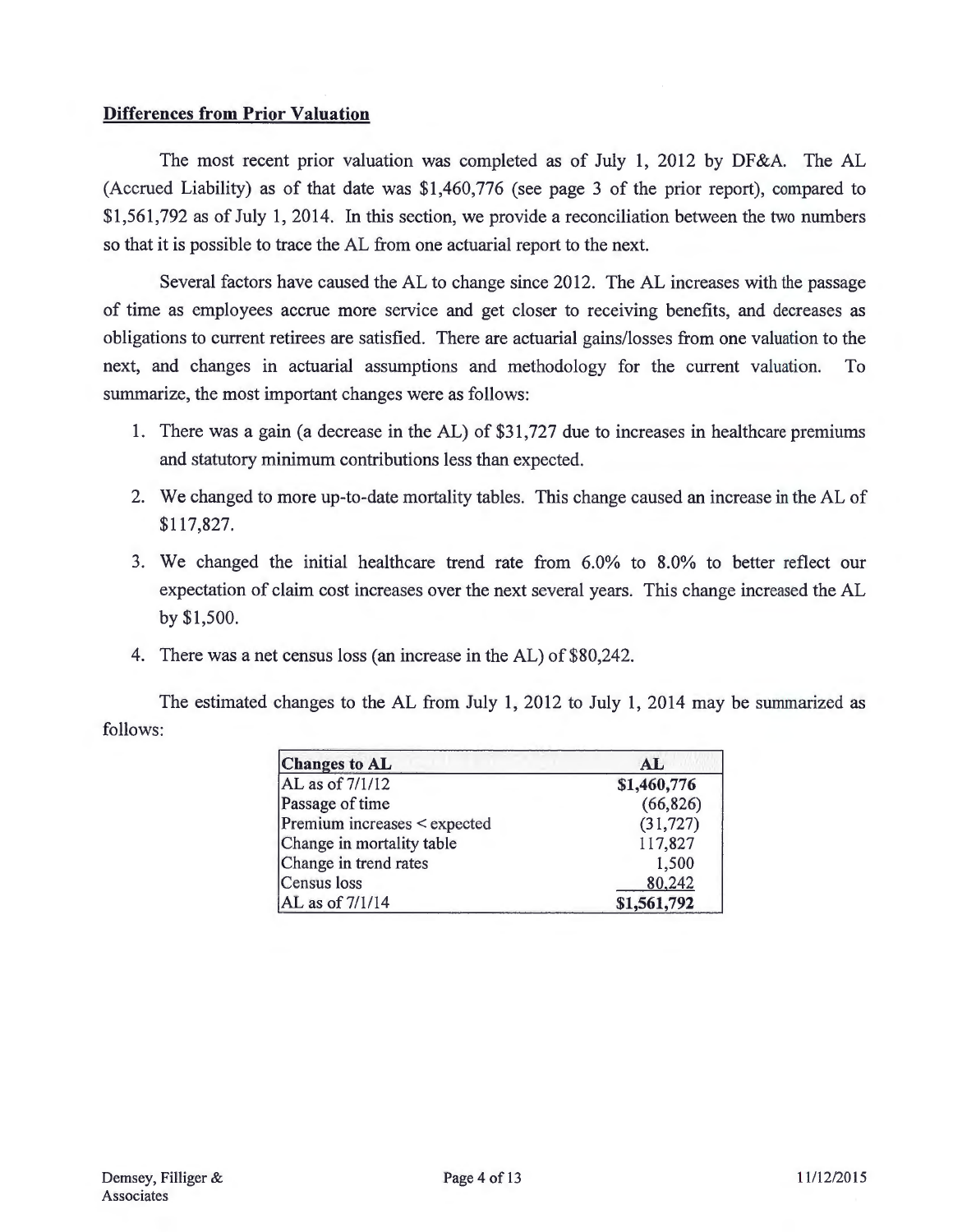### Funding Schedules

There are many ways to approach the pre-funding of retiree healthcare benefits. In the *Financial Results* section, we determined the annual expense for all District-paid benefits. The expense is an orderly methodology, developed by the GASB, to account for retiree healthcare benefits. However, the GASB 45 expense has no direct relation to amounts the District may set aside to pre-fund healthcare benefits.

The table on the next page provides the District with three alternative schedules for funding (as contrasted with expensing) retiree healthcare benefits. The schedules all assume that the retiree fund earns, or is otherwise credited with, 4.0% per annum on its investments, and that contributions and benefits are paid mid-year.

The schedules are:

- I. A level contribution amount for the next 20 years.
- 2. A level percent of the Unfunded Accrued Liability.
- 3. A constant percentage (3 % ) increase for the next 18 years (a longer period would result in the fund's exhaustion in the early years).

We provide these funding schedules to give the District a sense of the various alternatives available to it to pre-fund its retiree healthcare obligation. The three funding schedules are simply three different examples of how the District may choose to spread its costs.

By comparing the schedules, you can see the effect that early pre-funding has on the total amount the District will eventually have to pay. Because of investment earnings on fund assets, the earlier contributions are made, the less the District will have to pay in the long run. Of course, the advantages of pre-funding will have to be weighed against other uses of the money.

The table on the following page shows the required annual outlay under the pay-as-you-go method and each of the above schedules. The three funding schedules include the "pay-as-yougo" costs; therefore, the amount of pre-funding is the excess over the "pay-as-you-go" amount.

These numbers are computed on a closed group basis, assuming no new entrants, and using unadjusted premiums.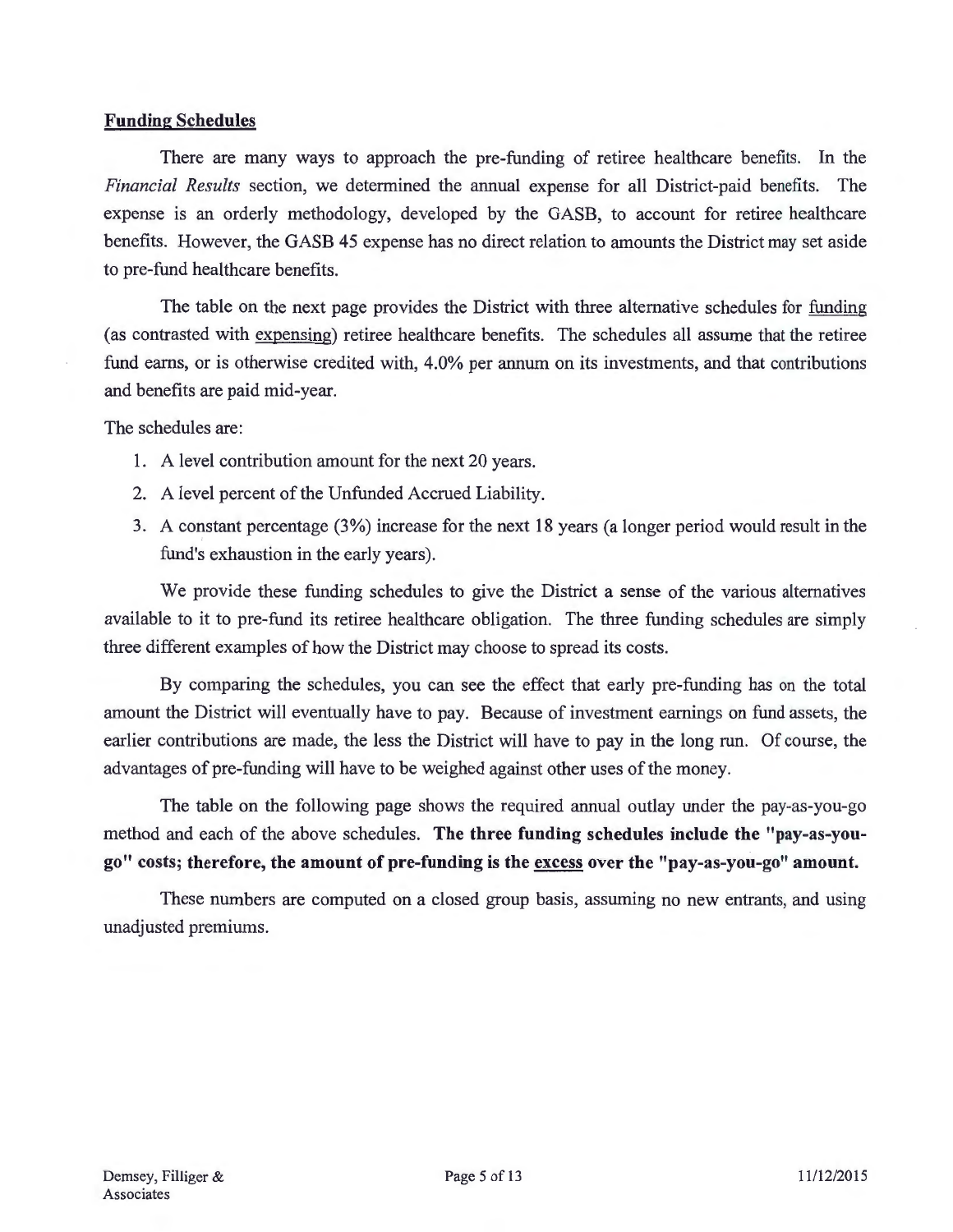# **Ross Valley School District**

# **Sample Funding Schedules (Closed Group)**

| <b>Fiscal</b><br>Year |               | Level<br>Contribution | Level % of<br><b>Unfunded</b> | <b>Constant</b><br>Percentage |
|-----------------------|---------------|-----------------------|-------------------------------|-------------------------------|
| <b>Beginning</b>      | Pay-as-you-go | for 20 years          | <b>Liability</b>              | <b>Increase</b>               |
| 2014                  | \$98,088      | \$127,675             | \$312,358                     | \$108,696                     |
| 2015                  | 98,115        | 127,675               | 266,094                       | 111,957                       |
| 2016                  | 98,638        | 127,675               | 227,221                       | 115,316                       |
| 2017                  | 98,967        | 127,675               | 194,537                       | 118,775                       |
| 2018                  | 99,022        | 127,675               | 167,017                       | 122,338                       |
| 2019                  | 98,854        | 127,675               | 143,807                       | 126,008                       |
| 2020                  | 98,397        | 127,675               | 124,195                       | 129,789                       |
| 2021                  | 98,538        | 127,675               | 107,585                       | 133,682                       |
| 2022                  | 98,421        | 127,675               | 93,492                        | 137,693                       |
| 2023                  | 97,064        | 127,675               | 81,497                        | 141,824                       |
| 2024                  | 95,343        | 127,675               | 71,243                        | 146,078                       |
| 2025                  | 93,239        | 127,675               | 62,447                        | 150,461                       |
| 2026                  | 90,760        | 127,675               | 54,872                        | 154,975                       |
| 2027                  | 87,907        | 127,675               | 48,325                        | 159,624                       |
| 2028                  | 84,847        | 127,675               | 42,643                        | 164,412                       |
| 2029                  | 81,755        | 127,675               | 37,697                        | 169,345                       |
| 2030                  | 78,780        | 127,675               | 32,751                        | 174,425                       |
| 2031                  | 75,788        | 127,675               | 27,383                        | 179,658                       |
| 2032                  | 72,819        | 127,675               | 22,895                        | 0                             |
| 2033                  | 70,034        | 127,675               | 19,144                        | $\bf{0}$                      |
| 2034                  | 67,191        | $\bf{0}$              | 16,007                        | $\bf{0}$                      |
| 2035                  | 63,731        | $\bf{0}$              | 13,384                        | $\bf{0}$                      |
| 2036                  | 59,619        | $\bf{0}$              | 11,192                        | $\bf{0}$                      |
| 2037                  | 55,577        | $\bf{0}$              | 9,358                         | $\bf{0}$                      |
| 2038                  | 51,818        | $\bf{0}$              | 7,826                         | $\bf{0}$                      |
| 2039                  | 49,276        | $\bf{0}$              | 6,545                         | $\pmb{0}$                     |
| 2040                  | 47,097        | $\bf{0}$              | 5,473                         | $\pmb{0}$                     |
| 2041                  | 44,596        | $\bf{0}$              | 4,577                         | $\bf{0}$                      |
| 2042                  | 43,325        | $\bf{0}$              | 3,828                         | $\boldsymbol{0}$              |
| 2043                  | 43,280        | $\bf{0}$              | 3,202                         | $\bf{0}$                      |
| 2044                  | 43,463        | $\bf{0}$              | 2,679                         | $\mathbf{0}$                  |
| 2045                  | 43,831        | $\bf{0}$              | 2,241                         | $\mathbf{0}$                  |
| 2046                  | 44,429        | $\pmb{0}$             | 1,875                         | $\pmb{0}$                     |
| 2047                  | 45,407        | $\bf{0}$              | 1,570                         | $\pmb{0}$                     |
| 2048                  | 46,973        | $\bf{0}$              | 1,314                         | $\bf{0}$                      |
| 2049                  | 48,634        | $\bf{0}$              | 1,100                         | $\bf{0}$                      |
| 2050                  | 49,808        | $\bf{0}$              | 922                           | $\bf{0}$                      |
| 2055                  | 60,771        | $\bf{0}$              | 384                           | $\bf{0}$                      |
| 2060                  | 58,419        | $\bf{0}$              | 165                           | $\bf{0}$                      |
| 2065                  | 49,421        | $\bf{0}$              | 75                            | $\pmb{0}$                     |
| 2070                  | 36,333        | $\overline{0}$        | 37                            | $\bf{0}$                      |

 $\overline{1}$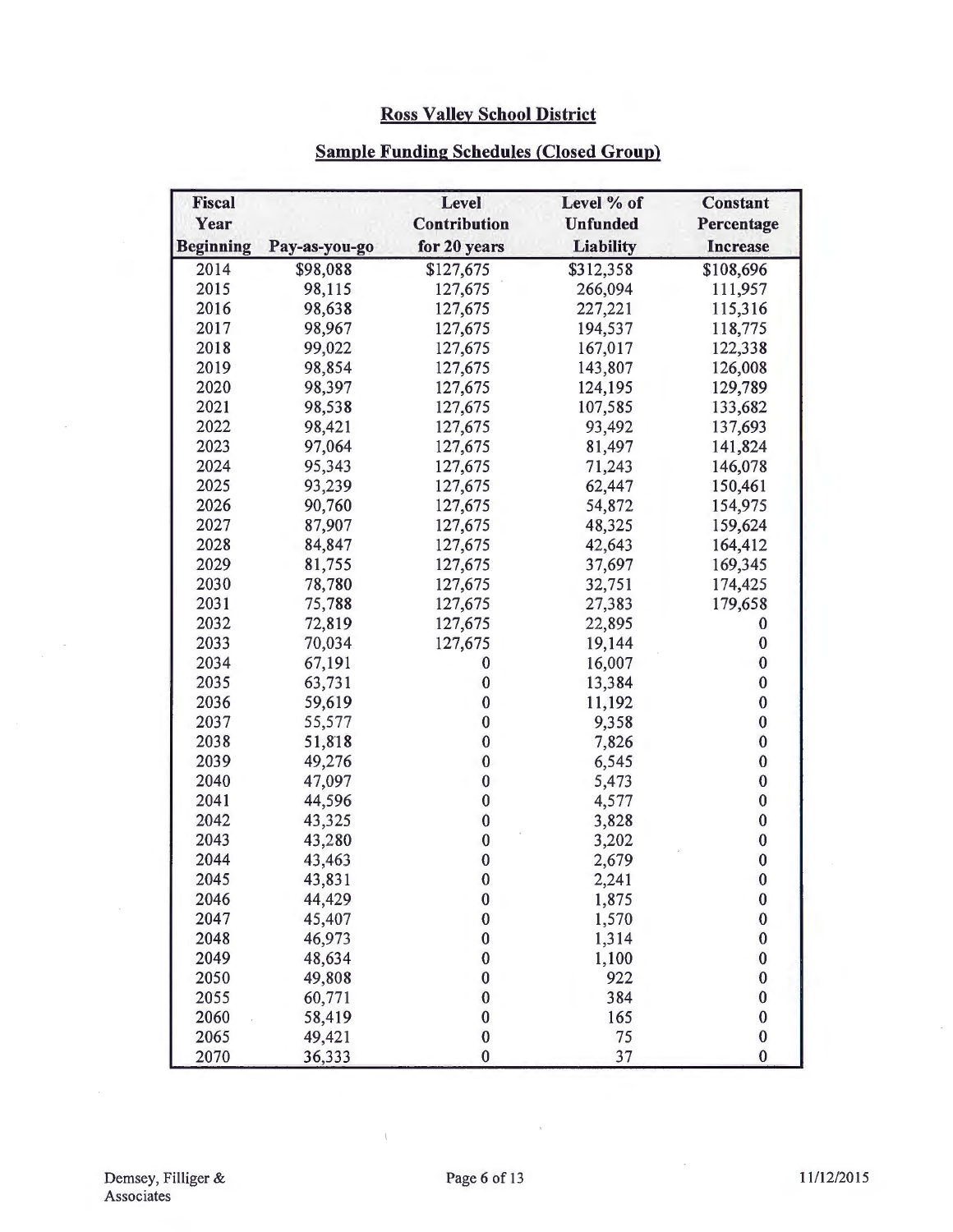#### **Actuarial Assumptions**

In order to perform the valuation, the actuary must make certain assumptions regarding such items as rates of employee turnover, retirement, and mortality, as well as economic assumptions regarding healthcare inflation and interest rates. Our assumptions are based on a standard set of assumptions we have used for similar valuations, modified as appropriate for the District. For example, turnover rates were taken from a standard actuarial table, T-5, increased by 100% at all ages. This table was chosen because it matches District turnover experience.

Retirement rates were also based on recent District experience, but are less reliable due to the relatively small size of the retiree group. 10% of eligible future retirees (i.e., those with 40 years of service) were assumed to waive statutory minimum coverage under the District's health plans upon retirement.

The discount rate of 4.0% is based on our best estimate of expected long-term plan experience and is in accordance with our understanding of the guidelines for selection of these rates under GASB 45. The healthcare trend rates are based on our knowledge of the general healthcare environment and the specific coverages offered by the District. Please see the "Actuarial Assumptions" section of the report for further details.

#### **Projected Annual Pay-as-you go Costs**

As part of the valuation, we prepared a projection of the expected annual cost to the District to pay benefits on behalf of its retirees on a pay-as-you-go basis. These numbers are computed on a closed group basis, assuming no new entrants, and are net of retiree contributions. Projected pay-asyou-go costs for selected years are as follows:

| FYB  | Pay-as-you-go |
|------|---------------|
| 2014 | \$98,088      |
| 2015 | 98,115        |
| 2016 | 98,638        |
| 2017 | 98,967        |
| 2018 | 99,022        |
| 2019 | 98,854        |
| 2020 | 98,397        |
| 2025 | 93,239        |
| 2030 | 78,780        |
| 2035 | 63,731        |
| 2040 | 47,097        |
| 2045 | 43,831        |
| 2050 | 49,808        |
| 2055 | 60,771        |
| 2060 | 58,419        |
| 2065 | 49,421        |
| 2070 | 36,333        |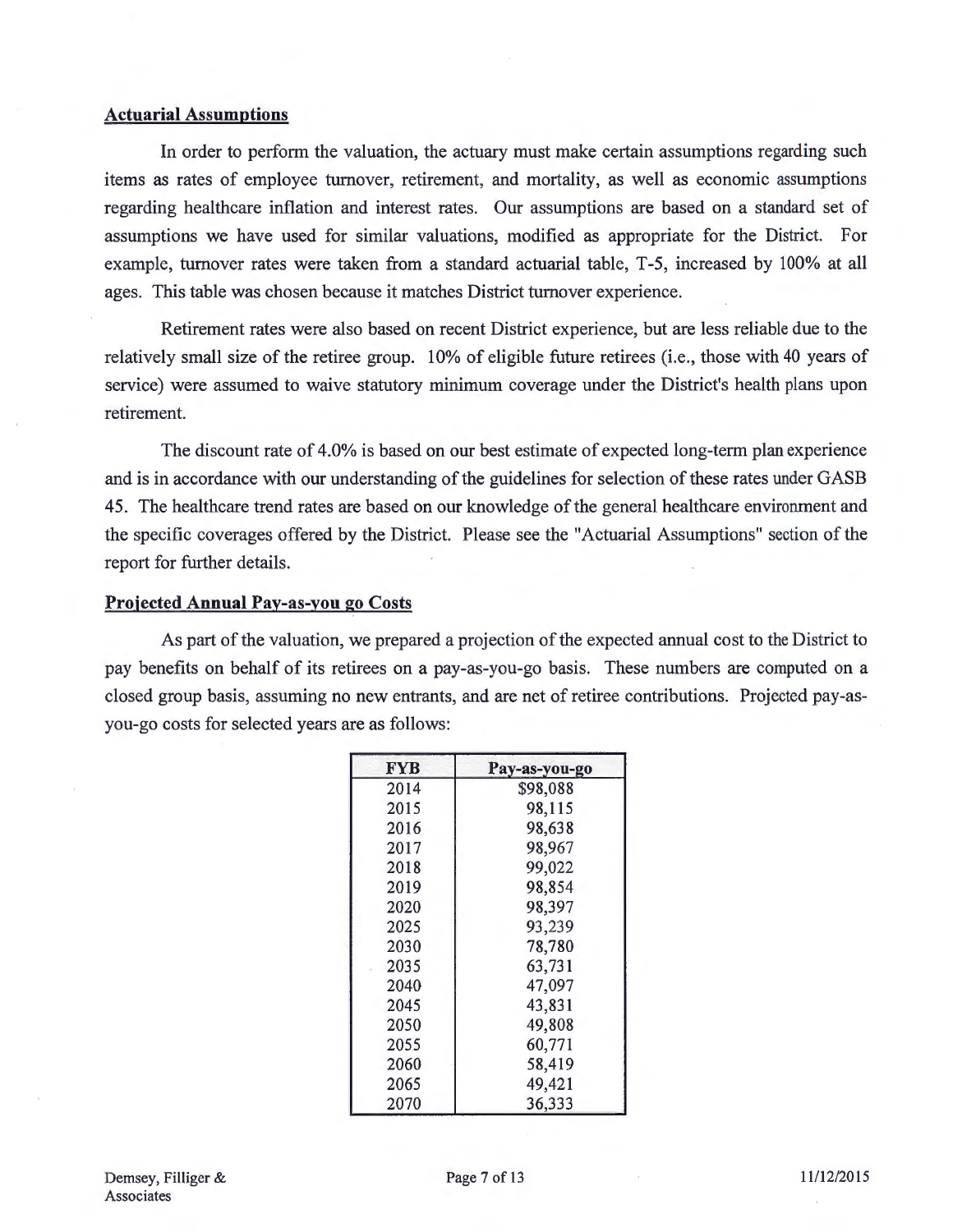### **Breakdown by Employee/Retiree Group**

Exhibit I, attached at the end of the report, shows a breakdown of the GASB 45 components (ARC, AL, Service Cost, and PVFB) by division and separately by active employees (future retirees) and current retirees.

### **Net OPEB Obligation (NOO) and Annual OPEB Cost (AOC)**

Exhibit II shows a development of the District's Net OPEB Obligation ("NOO") as of June 30, 2010 through June 30, 2014, and the Annual OPEB Cost ("AOC") for the fiscal years 2010-11 through 2014-15.

### **Certification**

The actuarial certification, including a caveat regarding limitations of scope, if any, is contained in the "Actuarial Certification" section at the end of the report.

We have enjoyed working with the District on this report, and are available to answer any questions you may have concerning any information contained herein.

> Sincerely, DEMSEY, FILLIGER AND ASSOCIATES

Itomis Filliger

T. Louis Filliger, FSA, EA, MAAA Partner & Actuary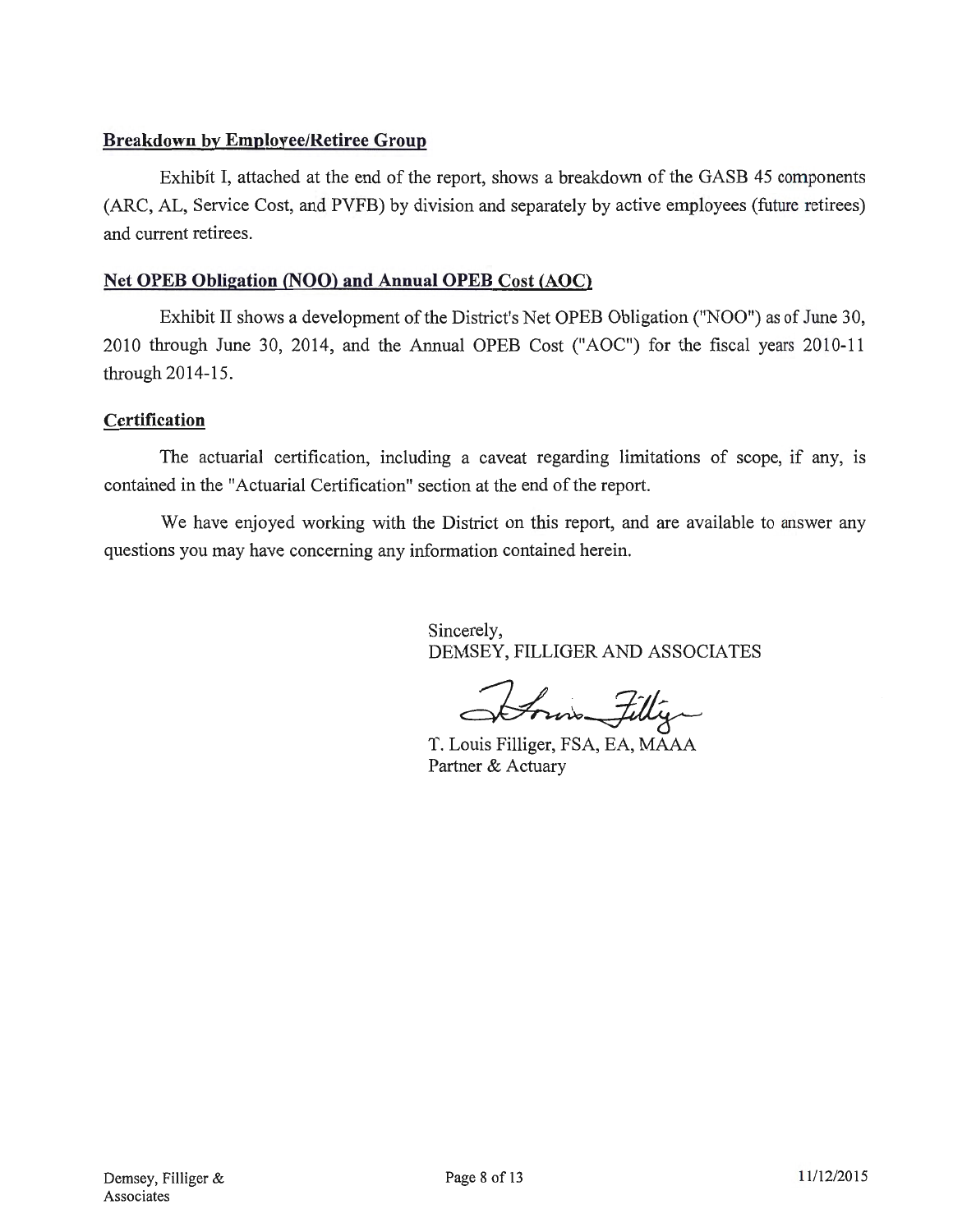### **Benefit Plan Provisions**

### **Active Employee Coverage**

The District sponsors healthcare coverage under the California Public Employees Medical and Hospital Care Act ("PEMHCA"), commonly referred to as PERS Health. PEMHCA provides health insurance through a variety of Health Maintenance Organization (HMO) and Preferred Provider Organization (PPO) options. Participation in PEMHCA is financed in part by the District through a statutory minimum contribution to PEMHCA. The statutory minimum was \$119.00 per month for calendar 2014, \$122.00 per month for 2015, and is scheduled by law to be indexed with medical inflation (CPI) for years 2016 and thereafter.

### **Post-Retirement Coverage**

The District also offers medical coverage to its retirees. The District makes the required statutory PEMHCA contribution as described above, subject to the "Equal Contribution Method" under which the District's contribution for retirees is equal to its basic contribution for active employees.

Pursuant to Board resolutions authorized by California Government Code Section 22895, a retiree who retires on or after July 1, 2010 must have 40 years of credited service with the District in order to receive a lifetime District contribution equal to the statutory minimum described above. Retirees who retire on or after July 1, 2010 without having completed at least 40 years of credited service with the District are not eligible to receive a District contribution towards retiree health benefits. These rules apply to all employees of the District, including Certificated, Classified, and Management groups.

The District also pays a 0.34%-of-premium administrative fee to PEMHCA for each eligible retiree.

The following table shows January 1, 2014 monthly PERS Health (PEMHCA) premiums for retirees within the Bay Area region:

|                            | <b>Blue Shield</b> | Kaiser     | <b>PERS</b> Choice | <b>PERS Care</b> |
|----------------------------|--------------------|------------|--------------------|------------------|
|                            | <b>HMO</b>         | <b>HMO</b> | <b>PPO</b>         | <b>PPO</b>       |
| <b>Basic Plan</b>          |                    |            |                    |                  |
| Retiree                    | \$836.59           | \$742.72   | \$690.77           | \$720.04         |
| Retiree $+1$               | 1,673.18           | 1,485.44   | 1,381.54           | 1,440.08         |
| Family                     | 2,175.13           | 1,931.07   | 1,796.00           | 1,872.10         |
| <b>Medicare Supplement</b> |                    |            |                    |                  |
| Retiree                    | \$298.21           | \$294.97   | \$307.23           | \$327.36         |
| Retiree $+1$               | 596.42             | 589.94     | 614.46             | 654.72           |
| Family                     | 894.63             | 884.91     | 921.69             | 982.08           |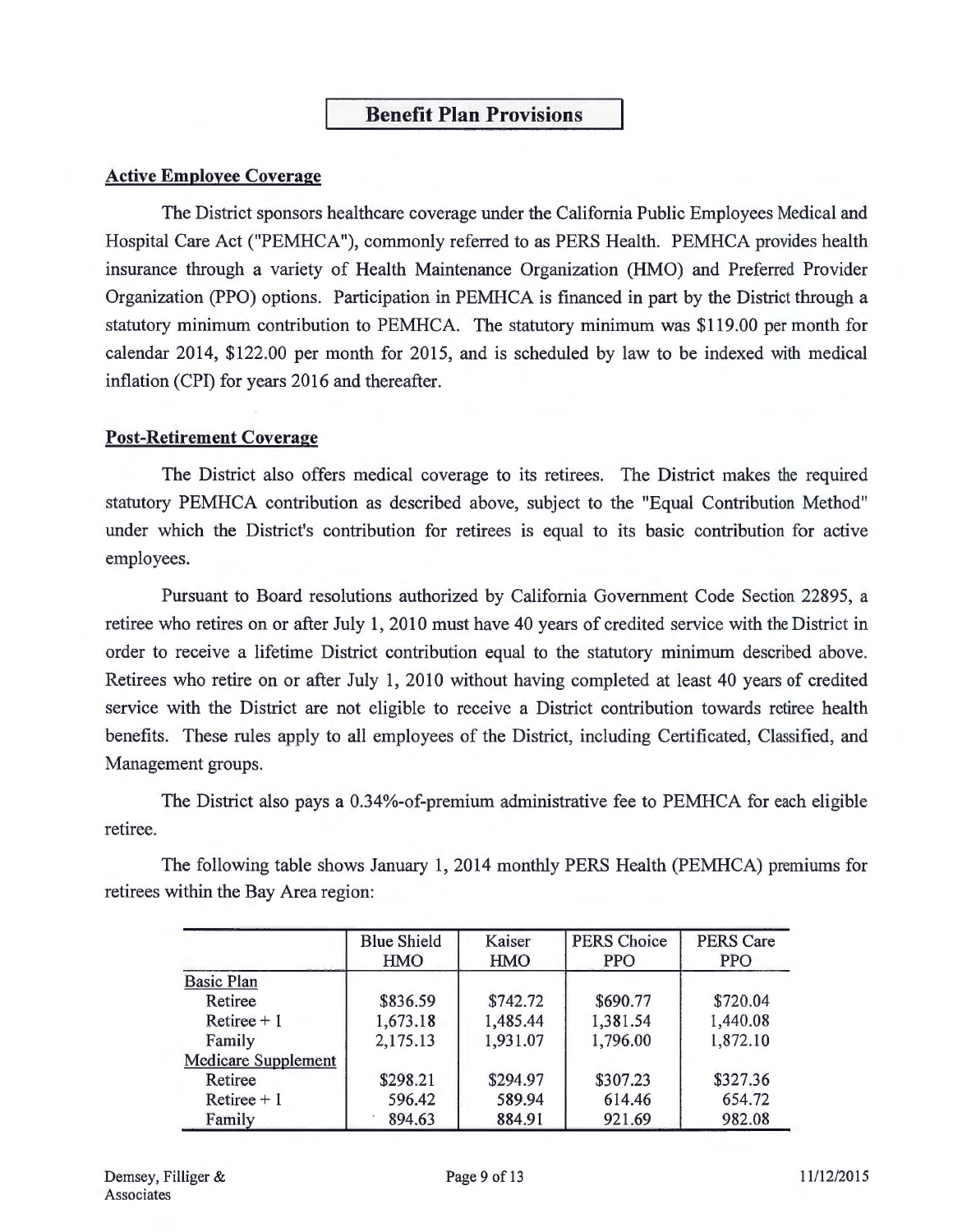# **Valuation Data**

## **Active and Retiree Census**

Age distribution of retirees and surviving spouses included in the valuation

|             | Statutory |
|-------------|-----------|
| Age         | Minimum   |
| Under 55    |           |
| 55-59       | 0         |
| 60-64       | 5         |
| 65-69       | 12        |
| 70-74       | 19        |
| 75-79       | 20        |
| 80-84       | 5         |
| 85-89       | 3         |
| $90+$       | 3         |
| Total       | 68        |
| Average Age | 73.74     |

Age/Years of service distribution of active employees included in the valuation

| Years $\rightarrow$ | $0 - 4$        | $5 - 9$        | $10 - 14$      | 15-19          | $20 - 24$      | $25 - 29$ | 30-34          | $35+$          | Total |
|---------------------|----------------|----------------|----------------|----------------|----------------|-----------|----------------|----------------|-------|
| Age                 |                |                |                |                |                |           |                |                |       |
| <25                 |                |                |                |                |                |           |                |                |       |
| 25-29               | 13             |                |                |                |                |           |                |                | 14    |
| 30-34               | 15             | 7              |                |                |                |           |                |                | 23    |
| 35-39               | 10             | 11             | 11             |                |                |           |                |                | 33    |
| $40 - 44$           | 15             | 9              | $\overline{4}$ | $\overline{2}$ | $\bf{0}$       |           |                |                | 30    |
| 45-49               | $\overline{7}$ | 9              | 12             | $\overline{2}$ | $\mathbf{1}$   | $\Omega$  |                |                | 31    |
| 50-54               | $\overline{7}$ | 7              | $\overline{4}$ | $\overline{2}$ | $\overline{2}$ |           | $\mathbf{0}$   |                | 23    |
| 55-59               | $\overline{4}$ | 5              | 5              | 8              | $\overline{4}$ | $\bf{0}$  | $\mathbf{0}$   | $\bf{0}$       | 26    |
| 60-64               | $\overline{4}$ |                | 3              | 3              | 1              | 3         |                | $\bf{0}$       | 16    |
| $65+$               | $\overline{2}$ | $\overline{4}$ | $\overline{3}$ | $\overline{2}$ | $\perp$        |           | $\overline{1}$ | $\overline{0}$ | 14    |
| All Ages            | 78             | 54             | 43             | 20             | 9              | 5         | $\overline{2}$ | $\bf{0}$       | 211   |

| Average Age:     | 45.79 |
|------------------|-------|
| Average Service: | 8.36  |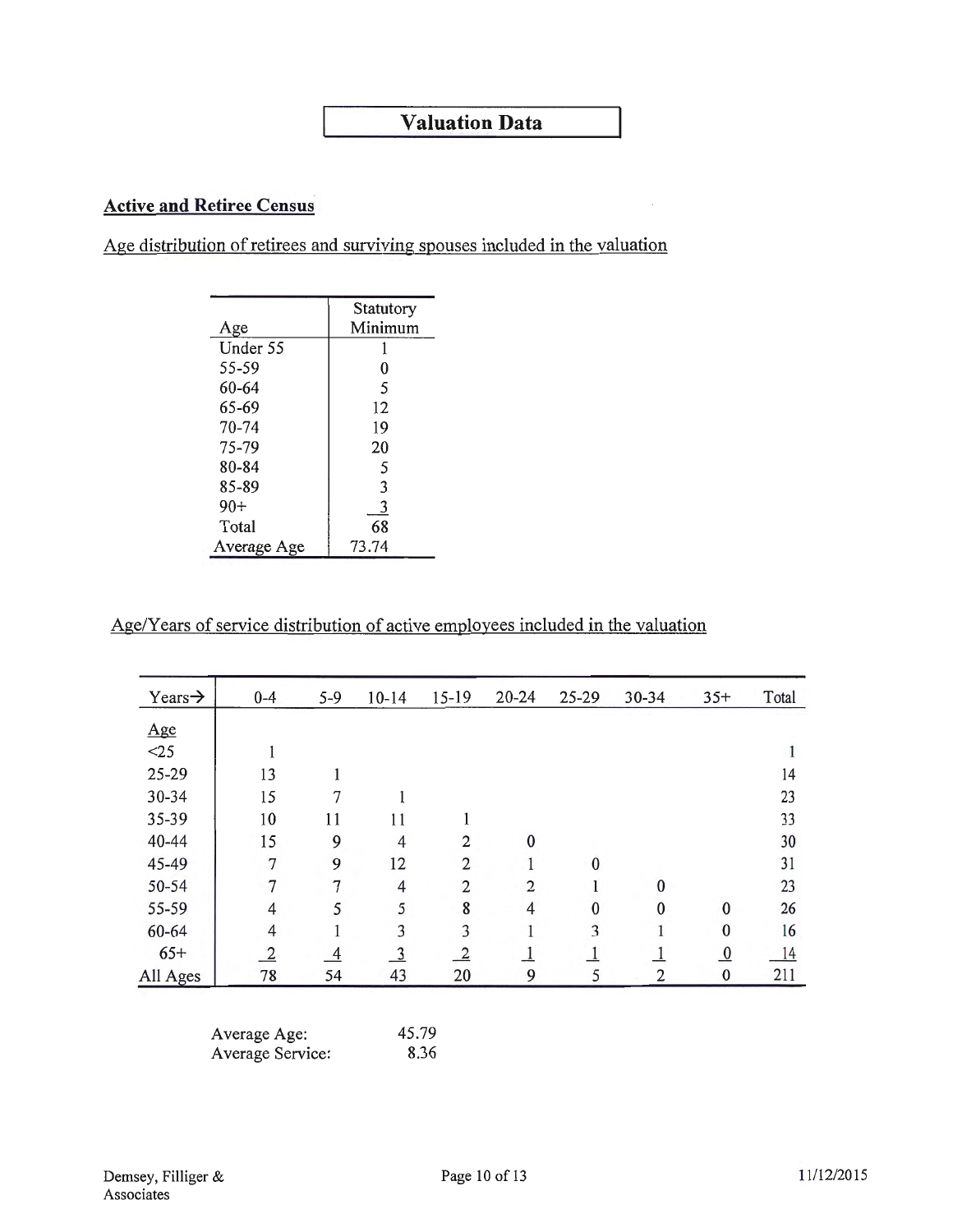# **Actuarial Assumptions**

The liabilities set forth in this report are based on the actuarial assumptions described in this section.

| Valuation Date:             | July 1, 2014                                                                                                          |
|-----------------------------|-----------------------------------------------------------------------------------------------------------------------|
| Actuarial Cost Method:      | Projected Unit Credit                                                                                                 |
| <b>Amortization Method:</b> | 30-year level dollar, open period                                                                                     |
| Discount Rate:              | $4.0\%$ per annum                                                                                                     |
| Return on Assets:           | 4.0% per annum                                                                                                        |
| Pre-retirement Turnover:    | According to Crocker-Sarason Table T-5 less mortality,<br>increased by 100% at all ages. Sample rates are as follows: |

| Age | Turnover (%) |  |
|-----|--------------|--|
| 25  | 15.9%        |  |
| 30  | 15.4         |  |
| 35  | 12.6         |  |
| 40  | 10.3         |  |
| 45  | 8.0          |  |
| 50  | 5.1          |  |
| 55  | 1.9          |  |

Pre-retirement Mortality:

RP-2014 Employee Mortality, without projection. Sample deaths per 1,000 employees are as follows:

| ge | Males | Females |
|----|-------|---------|
| 25 | 0.48  | 0.17    |
| 30 | 0.45  | 0.22    |
| 35 | 0.52  | 0.29    |
| 40 | 0.63  | 0.40    |
| 45 | 0.97  | 0.66    |
| 50 | 1.69  | 1.10    |
| 55 | 2.79  | 1.67    |
| 60 | 4.69  | 2.44    |

Post-retirement Mortality:

RP-2014 Healthy Annuitant Mortality, without projection. Sample deaths per 1,000 retirees are as follows:

| rge | Males  | Females |
|-----|--------|---------|
| 55  | 5.74   | 3.62    |
| 60  | 7.78   | 5.19    |
| 65  | 11.01  | 8.05    |
| 70  | 16.77  | 12.87   |
| 75  | 26.83  | 20.94   |
| 80  | 44.72  | 34.84   |
| 85  | 77.50  | 60.50   |
| 90  | 135.91 | 107.13  |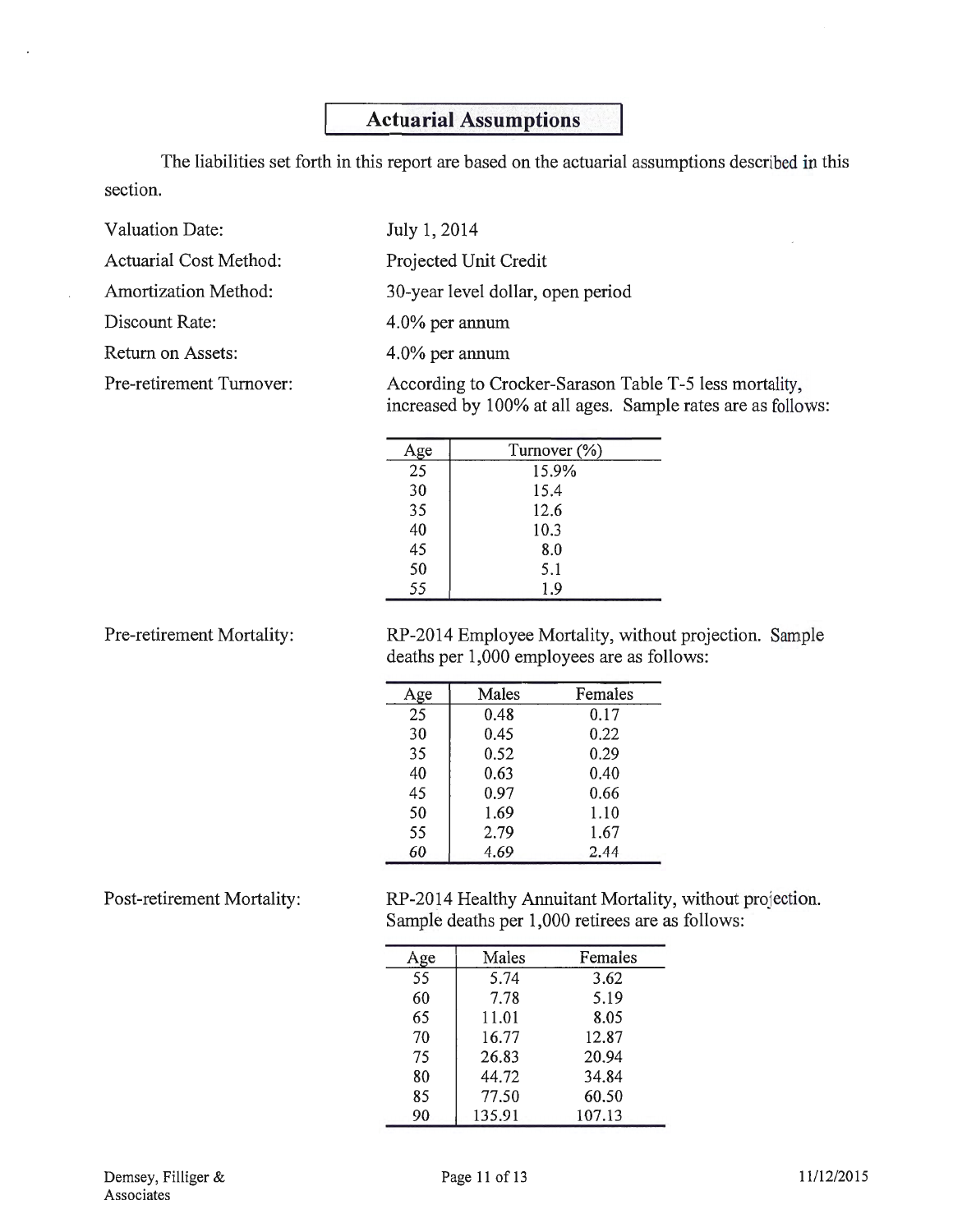# **Actuarial Assumptions (Continued)**

Claim Cost per Retiree or Spouse (before being limited to statutory minimum benefit):

| Age   | Medical/Rx |
|-------|------------|
| 50-64 | \$9,105    |
| 65+   | 3,700      |

Retirement Rates:

| Age | Percent Retiring* |
|-----|-------------------|
| 60  | 8.0%              |
| 61  | 10.0              |
| 62  | 12.0              |
| 63  | 15.0              |
| 64  | 18.0              |
| 65  | 20.0              |
| 66  | 25.0              |
| 67  | 28.0              |
| 68  | 32.0              |
| 69  | 35.0              |
| 70  | 100.0             |

•Of those having met the eligibility to receive PERS retirement benefits. The percentage refers to the probability that an active employee reaching the stated age will retire within the following year. The rates begin at age 60 because we assumed an earliest hire age of 20, and a person hired at age 20 would complete the required 40 years of service at age 60.

Healthcare costs were assumed to increase according to the following schedule:

| FYB     | Medical/Rx | Medical CPI |
|---------|------------|-------------|
| 2014    | 8.0%       | 4.0%        |
| 2015    | 7.0        | 4.0         |
| 2016    | 6.0        | 4.0         |
| $2017+$ | 50         | 4 O         |

Percent Waiving Coverage:

Trend Rate:

10%. This assumption applies to future retirees only.

Percent of Retirees with Spouses:

Future Retirees: 50% of future retirees were assumed to have spouses. Female spouses assumed three years younger than male spouses.

Current Retirees: Based on actual spousal data.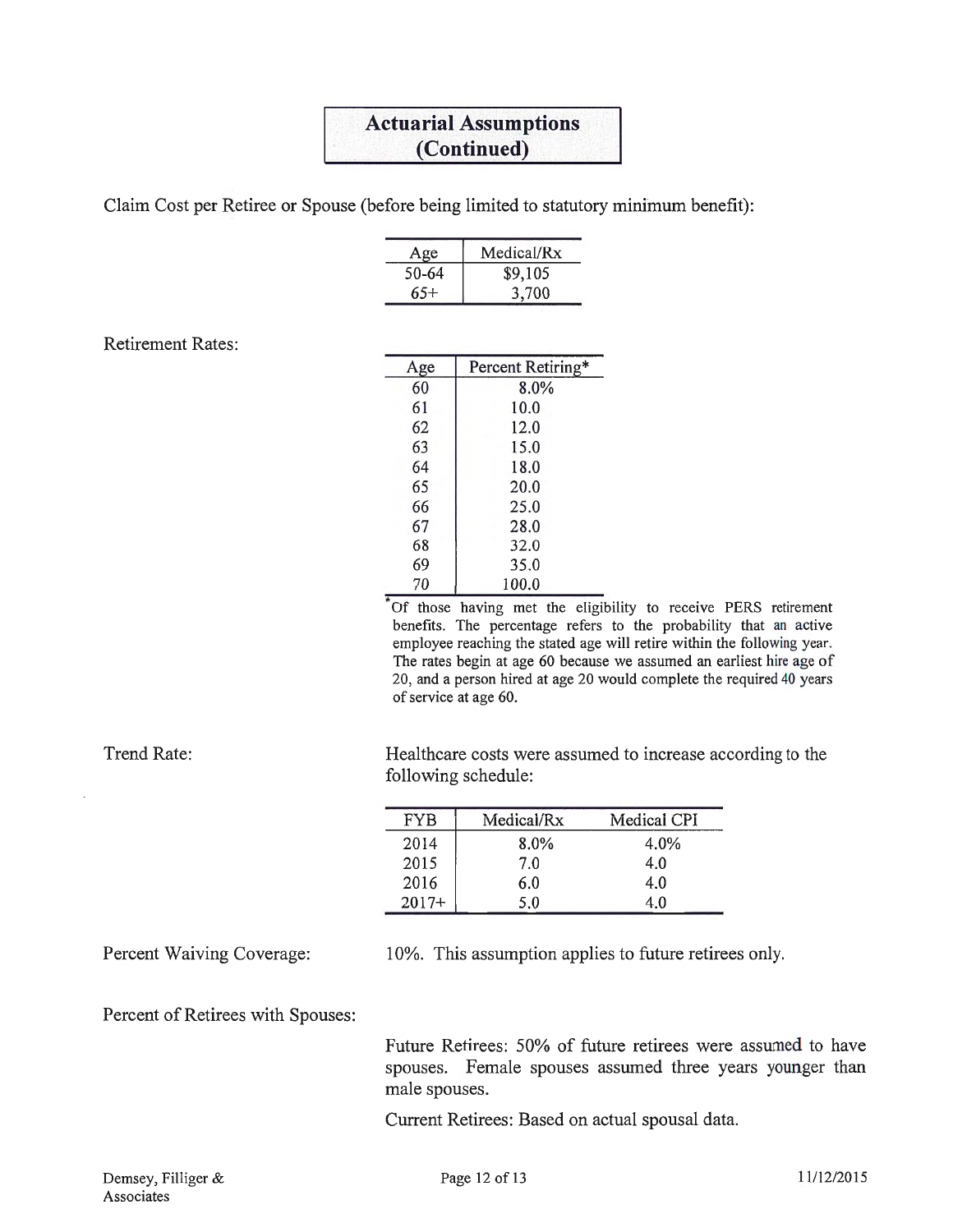# **Actuarial Certification**

The results set forth in this report are based on our actuarial valuation of the health and welfare benefit plans of the Ross Valley School District ("District") as of July 1, 2014.

The valuation was performed in accordance with generally accepted actuarial principles and practices. We relied on census data for active employees and retirees provided to us by the District in October, 2015. We also made use of claims, premium, expense, and enrollment data, and copies of relevant sections of healthcare documents provided to us by the District.

The assumptions used in performing the valuation, as summarized in this report, and the results based thereupon, represent our best estimate of the actuarial costs of the program under GASB 43 and GASB 45, and the existing and proposed Actuarial Standards of Practice for measuring postretirement healthcare benefits. We have assumed no post-valuation mortality improvements, consistent with our belief that there will be no further significant, sustained increases in life expectancy in the United States over the projection period covered by the valuation.

Throughout the report, we have used unrounded numbers, because rounding and the reconciliation of the rounded results would add an additional, and in our opinion unnecessary, layer of complexity to the valuation process. By our publishing of unrounded results, no implication is made as to the degree of precision inherent in those results. Clients and their auditors should use their own judgment as to the desirability of rounding when transferring the results of this valuation report to the clients' financial statements.

The undersigned actuary meets the Qualification Standards of the American Academy of Actuaries to render the actuarial opinion contained in this report.

Certified by:

Certified by:<br>Sout, Filly<br>T. Louis Filliger, FSA, EA, MAAA Date: 1/12/15

Partner & Actuary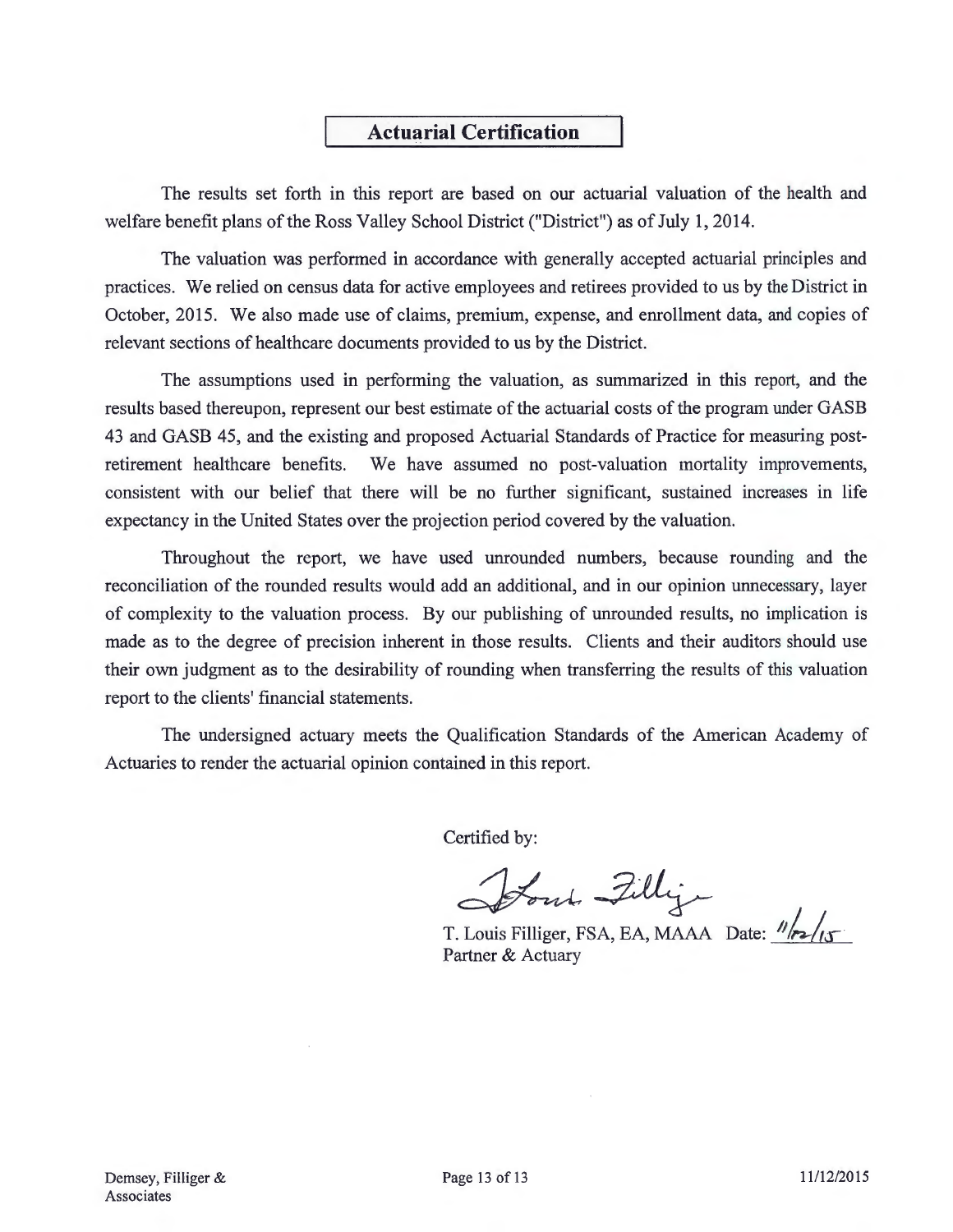# Ross Valley School District GASB 45 Valuation Results By Employee Group

 $\sim$   $\sim$ 

|                                                      | 7/1/2014<br><b>Valuation Results</b> |              | 7/1/2014<br><b>Valuation Results</b> |                   | 7/1/2014<br><b>Valuation Results</b> |                   | 7/1/2014<br><b>Valuation Results</b> |                         |
|------------------------------------------------------|--------------------------------------|--------------|--------------------------------------|-------------------|--------------------------------------|-------------------|--------------------------------------|-------------------------|
|                                                      |                                      |              |                                      |                   |                                      |                   |                                      |                         |
|                                                      |                                      | Certificated |                                      | <b>Classified</b> |                                      | <b>Management</b> |                                      | <b>Total All Groups</b> |
| District-paid Present Value of Benefits:             |                                      |              |                                      |                   |                                      |                   |                                      |                         |
| Actives                                              | \$                                   | 251,084      | S                                    | 55,948            | \$                                   | 21,840            | S                                    | 328,872                 |
| Retirees                                             |                                      | 906,380      |                                      | 477,156           |                                      | 57,052            |                                      | 1,440,588               |
| Total District-Paid PVFB:                            | \$                                   | 1,157,464    | \$                                   | 533,104           | \$                                   | 78,892            | \$                                   | 1,769,460               |
| District-paid Accrued Liability:                     |                                      |              |                                      |                   |                                      |                   |                                      |                         |
| Actives                                              | \$                                   | 80,081       | \$                                   | 29,403            | S                                    | 11,720            | \$                                   | 121,204                 |
| Retirees                                             |                                      | 906,380      |                                      | 477,156           |                                      | 57,052            |                                      | 1,440,588               |
| Total District-Paid AL:                              | S                                    | 986,461      | \$                                   | 506,559           | \$                                   | 68,772            | \$                                   | 1,561,792               |
| Assets*                                              |                                      |              |                                      |                   |                                      |                   |                                      |                         |
| District-paid Unfunded Accrued Liability ("UAL")     | S                                    | 986,461      | S                                    | 506,559           | \$                                   | 68,772            | \$                                   | 1,561,792               |
| <b>GASB 45 ARC ("Annual Required Contributions")</b> |                                      |              |                                      |                   |                                      |                   |                                      |                         |
| Service Cost at Year-end                             | \$                                   | 6,221        | \$                                   | 1,419             | \$                                   | 554               | \$                                   | 8,194                   |
| 30-year amortization of District-paid UAL            |                                      | 57,048       |                                      | 29,294            |                                      | 3,977             |                                      | 90,319                  |
| Total ARC (District's Annual Expense)                | \$                                   | 63,269       | \$                                   | 30,713            | \$                                   | 4,531             | \$                                   | 98,513                  |

 $\cdot$ 

 $\sim$ 

\*Assets, if any, allocated in proportion to AL for illustration purposes only; GASB 45 does not provide authority for this calculation.